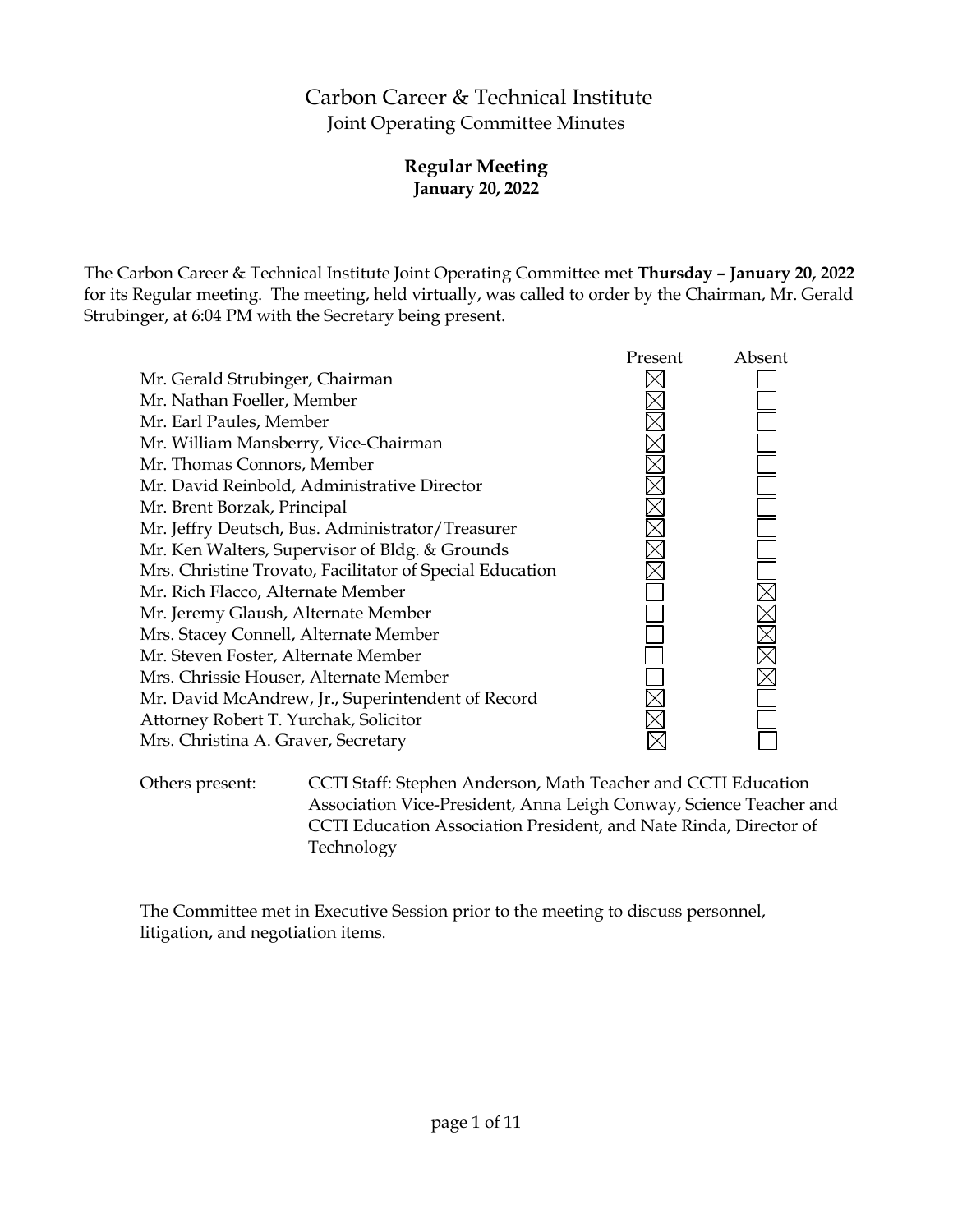# **Letters of Appointment**

MOTION by Mr. Mansberry, SECONDED by Mr. Foeller that the following motions be approved:

### **Appointment of Lehighton ASD CCTI Alternate Representative Acknowledged:**

A. to acknowledge receipt of the Letter of Appointment of Alternate Representative to the Carbon Career & Technical Institute Joint Operating Committee (1-Year Term – December 2021 through December 2022):

Lehighton Area School District – Mr. Jeremy Glaush

#### **Appointment of Lehighton ASD CCAVTS Member Acknowledged:**

B. to acknowledge receipt of the Letter of Appointment to the Carbon Career & Technical Institute Authority (5 Year Term – January 2022 through December 2026):

Lehighton Area School District – Mr. Walter Zlomsowitch

| VOTE: YES - 5 | $NO - 0$ $ABSENT - 0$ | ABSTENTIONS - 0  |
|---------------|-----------------------|------------------|
|               |                       | Motions carried. |

#### **Approval of Minutes**

A. MOTION by Mr. Mansberry, SECONDED by Mr. Connors to approve the Minutes of the December 16, 2021 Reorganization and Regular Meeting.

| VOTE: YES - 5 | $NO-0$ $ABSENT-0$ | ABSTENTIONS - 0 |  |
|---------------|-------------------|-----------------|--|
|               |                   |                 |  |

Motion carried.

#### **Courtesy of the Floor to Visitors**

 Steve Anderson, CCTI Education Association Vice-President shared the following items in his report:

Despite the interruptions to our schedule from the recent inclement weather, the staff and students at CCTI continue to make progress. The second marking period wrapped up last week, and this week the district SkillsUSA competitions and Keystone testing concluded. The association would like to thank Mr. Borzak and Ms. Graver for switching all of our paperwork to digital copies that can all be found on our school website. Finally, we would like to thank the JOC for their hard work and meeting with us in order to ratify a new contract.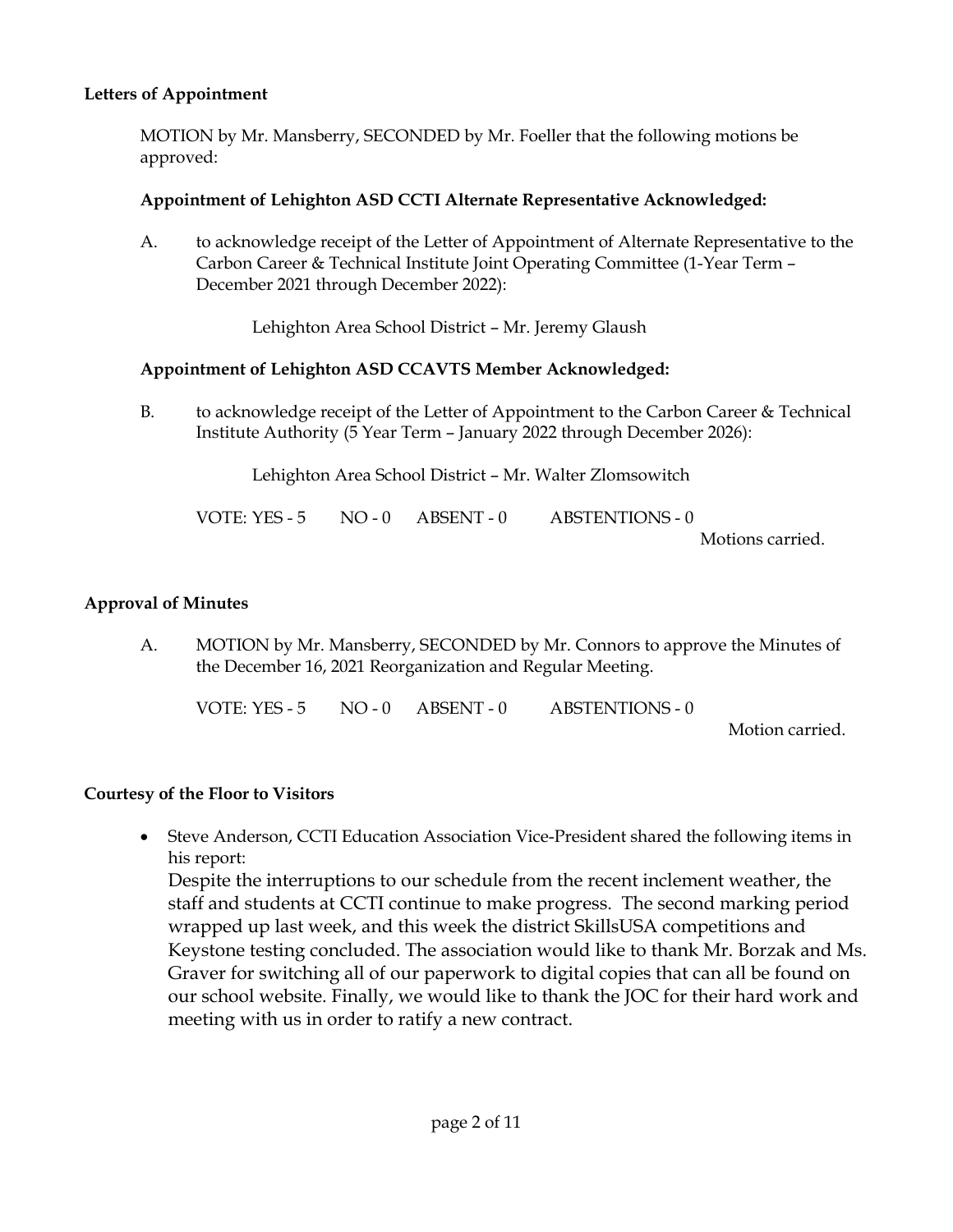# **Approval of Treasurer's Report (December 2021)**

A. MOTION by Mr. Mansberry, SECONDED by Mr. Foeller to approve the Treasurer's Report for December 2021 showing a final balance of \$6,547,272.83 in the General Fund, and \$73,870.89 in the Student Activities Account.



### **Approval of Payment of Bills**

A. MOTION by Mr. Mansberry, SECONDED by Mr. Strubinger to approve Payment of Bills - General Fund and Other Accounts.

Mr. Paules - Palmerton Mr. Foeller - Lehighton Mr. Mansberry - Panther Valley Mr. Connors - Weatherly Mr. Strubinger - Jim Thorpe



# **Administrative Reports**

# **Mr. Reinbold, Administrative Director introduced the following to present:**

Principal's Report – Mr. Brent Borzak

The 2021-2022 school year has progressed into the New Year. Students, staff and administration are focused on working towards making it a successful 2022. CCTI is currently administrating the Winter Wave II of the Keystone Exams. The SkillsUSA student organization is finishing up competing at the district level, auto technology students have competed at the Auto Skills Competition at Northampton Community College and the HOSA and DECA student organizations are gearing up for state competitions. CCTI has transferred all paper forms utilized by staff into online forms, which we will use going forward, including the student discipline form. On January 13 a representative from Williamson Trade School presented to our male students to discuss opportunities and scholarships at their post-secondary institution. Guidance and Administration have been contacting districts for opportunities for our instructors to visit and present to their students. Our Cooperative Education program is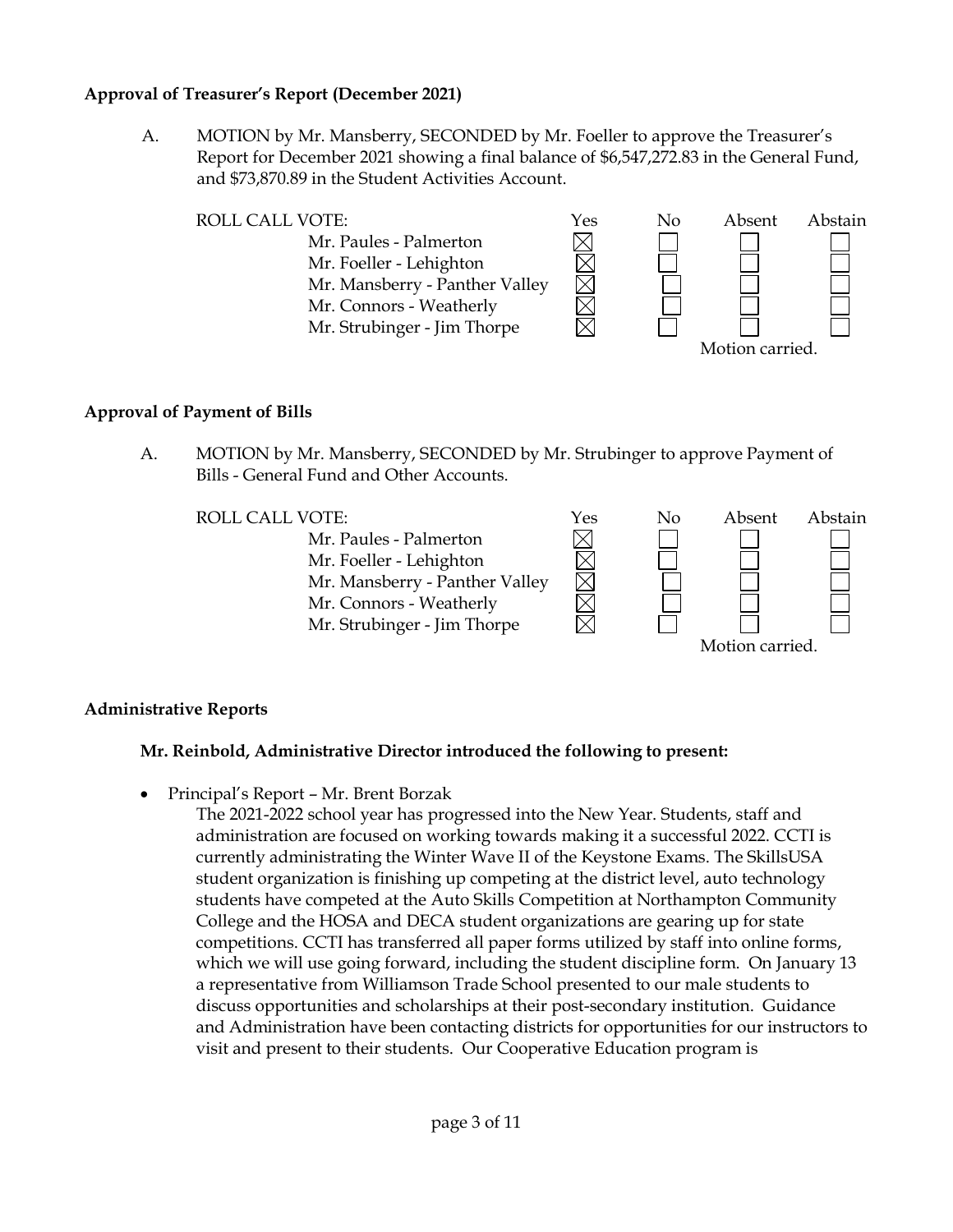accomplishing its goal of placing students in meaningful work experiences. Mr. Borzak commended Mrs. Michele Klock, Cooperative Education Coordinator for an unbelievable job. He said that she is very motivational and that he very much enjoys working with her. The CCTI Salon, Restaurant and School Store have been open for business and doing well.

 Business Administrator's Report – Mr. Jeffry P. Deutsch, Business Administrator Brief 2022-2023 CCTI Budget Update:

Both Palmerton ASD and Panther Valley SD have voted and approved our budget. Mr. Deutsch thanked the board members of both districts. There is a 2.2% increase in expenditures from budget year 2021-2022 to 2022-2023. Again, there will be no overall increase to the five participating school districts. 2022-2023 will mark the 9<sup>th</sup> consecutive year of an overall zero budget increase to the Five sending districts.

Mr. Reinbold added his thanks to the Palmerton Area and Panther Valley SD Board Members for approving CCTI's budget, as well.

- Building and Grounds Report Mr. Ken Walters, Supervisor of Buildings and Grounds
	- o Currently updating our Asbestos Hazard Emergency Response and Hazard communication compliance standards with our contractor JMSI Environmental.
	- o Reviewing solutions to our visitor management integration with our security system.
	- o Awaiting product to replace our CO detectors (due for end of product life) in technical areas.
	- o Thank you to Greg Arnold for your service years to CCTI and for staying on our maintenance sub list.
	- o I continue to look for employees to fill our substitute and Full time maintenance position
	- o Mr. Reinbold also thanked Greg Arnold for his commitment to the school over the years. He said he's always done a great job and will be missed.
- Facilitator of Special Education Report Mrs. Christine Trovato, Facilitator of Special Education

Special Population Numbers Update

- o Students with IEPs 80
- o Students with GIEPs (Gifted) 2
- o Section 504 Service Plans 24
- o Homeless Students 1
- o English Language Learners 3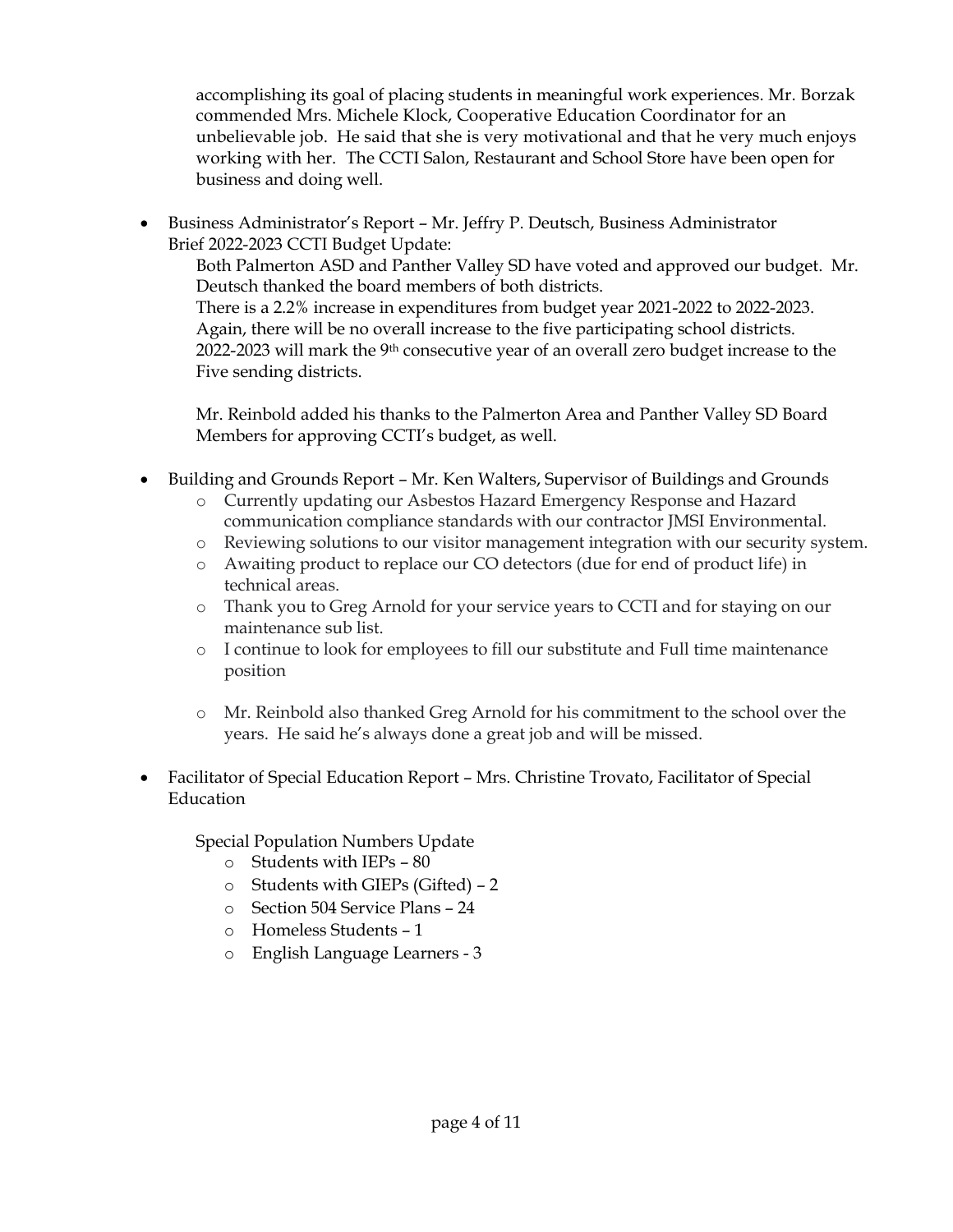#### Updates TESTING

- $\circ$  Keystones assessment winter wave January 4-14<sup>th</sup>; make up dates- week of 1/18
- o WIDA ACCESS- English Language Learner assessment window- 1/6/2022- 2/18/2022

Students with special needs will receive accommodations as per their IEP or 504 Service Plan.

# UPDATED WEB PAGE

o CCTI's Homelessness webpage has been updated and can be viewed using the following link:<http://carboncti.org/students/homeless/>

Informational Purposes-

- o Information about WIDA ACCESS assessments
- o The benefits of Conflict Resolution meetings
- Technology Report Mr. Nate Rinda, Director of Technology
	- o Chromebooks All new Chromebooks are set up and distributed to those in need.
	- o Graphic Design- Continuing updating computer Lab iMacs to latest MAC OS. Also updated 8 previous generation iMacs for backup usage as needed.
	- o 10 New Laptops- Set up for backup usage with GD and Drafting.
	- o PowerSchool- Started implementation of Special Ed. Add-ons. Project schedule set and basic overview.
	- o Keystone testing- Online testing working well. Set up to work on Google Chromebooks as well.
	- o Website- updates, new pages.
	- o Continued support/training- to staff and students with Google Suite and all technology needs.
- Superintendent of Record Report Mr. David McAndrew, Jr., Panther Valley School District Superintendent

Nothing to report at this time.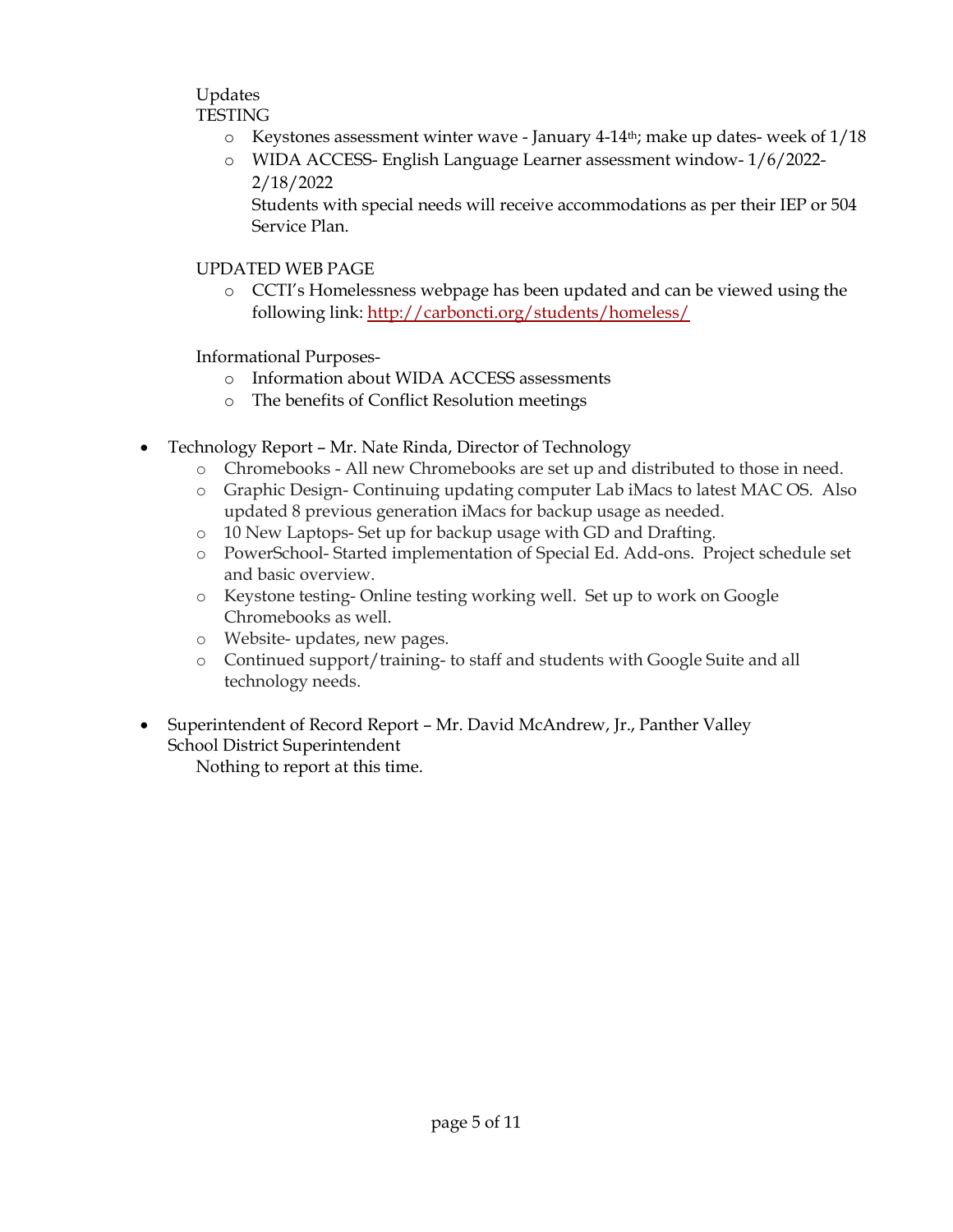### **Items of Business**

### *Personnel*

MOTION by Mr. Mansberry, SECONDED by Mr. Foeller that the following motions be approved:

### **Instructional Aide Appointed**

A. to appoint Richard (Rick) Stettler as an Instructional Aide (Electrical Distribution and Automation/Electrician), retroactive to January 10, 2022 at a Step 1 pro-rated salary per the current CCTI ESPA Employment Agreement.

### **Extra Help Instructor Appointed**

- B. to appoint the following individual as Extra Help Instructor in conjunction with the after school program at \$25 per hour on an as-needed/scheduled basis:
	- Richard (Rick) Stettler

### **Teacher Mentor Reaffirmed**

- C. to reaffirm the following individual as Teacher Mentor at the established stipend of \$750.00, as indicated below:
	- Jane Farkas for Maya Kowalcyk (January 22, 2021 through January 21, 2022)

# **Letter of Resignation Accepted**

D. to accept the letter of resignation received from William (Greg) Arnold, Custodian/Maintenance/Groundskeeper/Cleaner, effective January 31, 2022.

#### **Substitutes Approved**

- E. that the below listed individuals be approved to substitute for the 2021-2022 school year at the established rates, as follows:
	- William (Greg) Arnold Custodian/Maintenance/Groundskeeper/ Cleaner
	- Sarah Bonner Cleaner
	- Tara DeVincenzo Teacher, Instructional Aide, Tutor
	- Jo Anne Mitzen School Nurse
	- Jeffry Nietz Guidance Counselor
	- Richard (Rick) Stettler Custodian/Maintenance/Groundskeeper/ Cleaner
	- Joseph Stofko Teacher, Tutor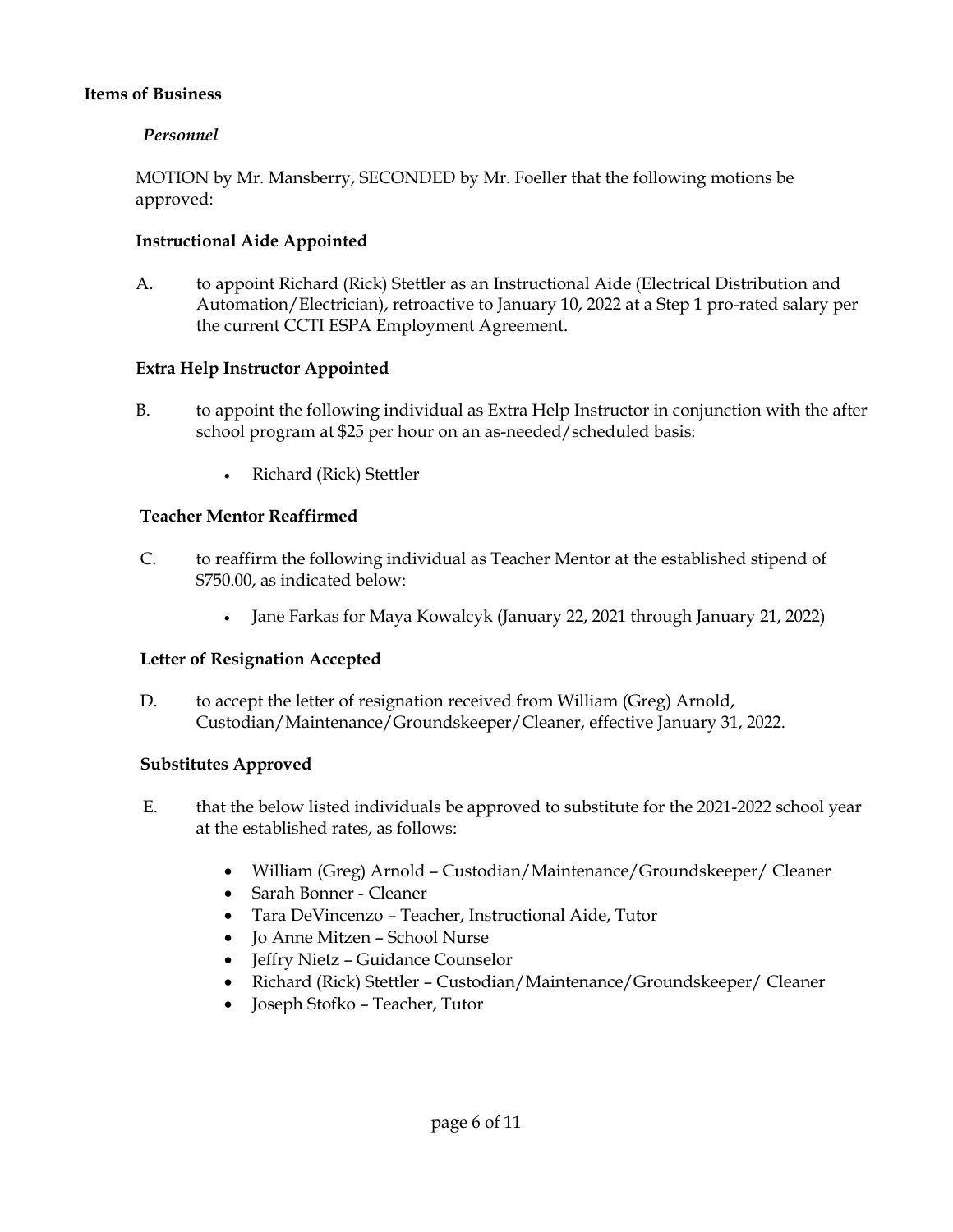# **Adult Education Instructors Approved**

- F. to approve the following individuals on an as needed basis at the hourly salary listed below, effective January 22, 2022 through February 2023:
	- Thomas Bartholomew as Adult Education Welding Instructor, \$23.00
	- Kenneth Reiter as Adult Education Air Conditioning Instructor, \$21.00



# *Education*

MOTION by Mr. Mansberry, SECONDED by Mr. Connors that the following motions be approved:

# **Competition Attendance Approved**

A. that two (2) CCTI Automotive Service Technology seniors attend the Pennsylvania Automotive Association Skip Wagner Competition. The competition will be held on February 17, 2022 at the Antique Auto Museum, Hershey, PA. The competition will be chaperoned by Harold Resh, Automotive Service Technology Instructor.

# **Competition Attendance Approved**

B. that twelve (12) CCTI Marketing students attend the DECA State Competition. The competition will be held on February 17, 2022 at the Hershey Lodge and Convention Center, Hershey, PA. The competition will be chaperoned by Jalissa Kuehner, DECA Advisor, Sandra Kohutka, DECA Assistant Advisor, and Scott Bartholomew, DECA/HOSA/SkillsUSA Assistant Advisor.

# **Competition Attendance Approved**

C. that two (2) CCTI Welding Technology students attend the Lehigh Valley AWS Student Welding Competition on a date to be determined (late February/early March 2022) at Northampton Community College, Bethlehem, PA. Mr. Thomas Bartholomew, Welding Technology Instructor will chaperone this event.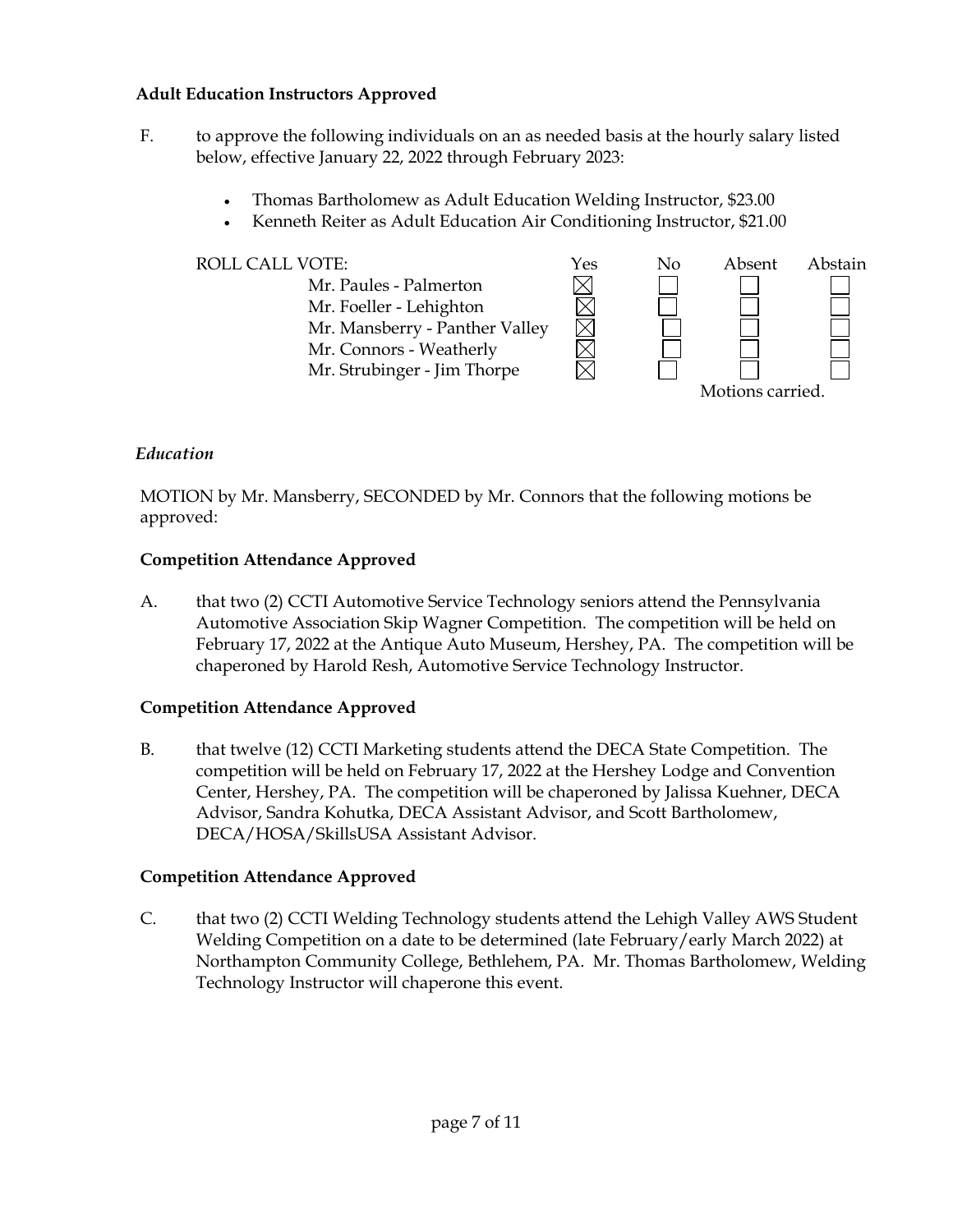### **Competition Attendance Approved**

D. that two (2) CCTI Automotive Service Technology students attend the Auto Skills Competition. The competition will be held on March 9, 2022 at Northampton Community College, Bethlehem, PA. The competition will be chaperoned by Harold Resh, Automotive Service Technology Instructor.

### **Competition Attendance Approved**

E. that fifteen (15) CCTI Health Medical students attend the HOSA State Leadership Conference (competition). The competition will be held on March 31, 2022 at the Valley Forge Convention Center, King of Prussia, PA. The competition will be chaperoned by Stephanie Gombert, HOSA Advisor and Scott Bartholomew, DECA/HOSA/SkillsUSA Assistant Advisor.

### **Field Trip Attendance Approved**

F. that Harold Resh, Auto Service Technology Instructor, Stephen Nesler, Auto Collision Repair Instructor, John Rogers, Auto Service Technology Instructional Aide and Kevin Wagner, Auto Collision Repair Instructional Aide, chaperone thirty-one (31) Auto Service Technology and Auto Collision Repair students on a field trip to the Spring Carlisle Collector Car Flea Market, Corral & Auction at the Carlisle Fairgrounds, Carlisle, PA April 21, 2022.

Note: Expenses for the trip are included in the 2021-2022 General Fund Budget

#### **Homebound Instruction Approved**

G. that homebound instruction be approved for student #8118 for 5 hours per week from January 10, 2022 through February 18, 2022.

ROLL CALL VOTE:<br>
Mr. Paules - Palmerton<br>
Mr. Foeller - Lehighton<br>
Mr. Mansberry - Panther Valley Mr. Paules - Palmerton Mr. Foeller - Lehighton Mr. Mansberry - Panther Valley Mr. Connors - Weatherly Mr. Strubinger - Jim Thorpe



*Budget & Finance*

NONE

*Buildings & Grounds*

NONE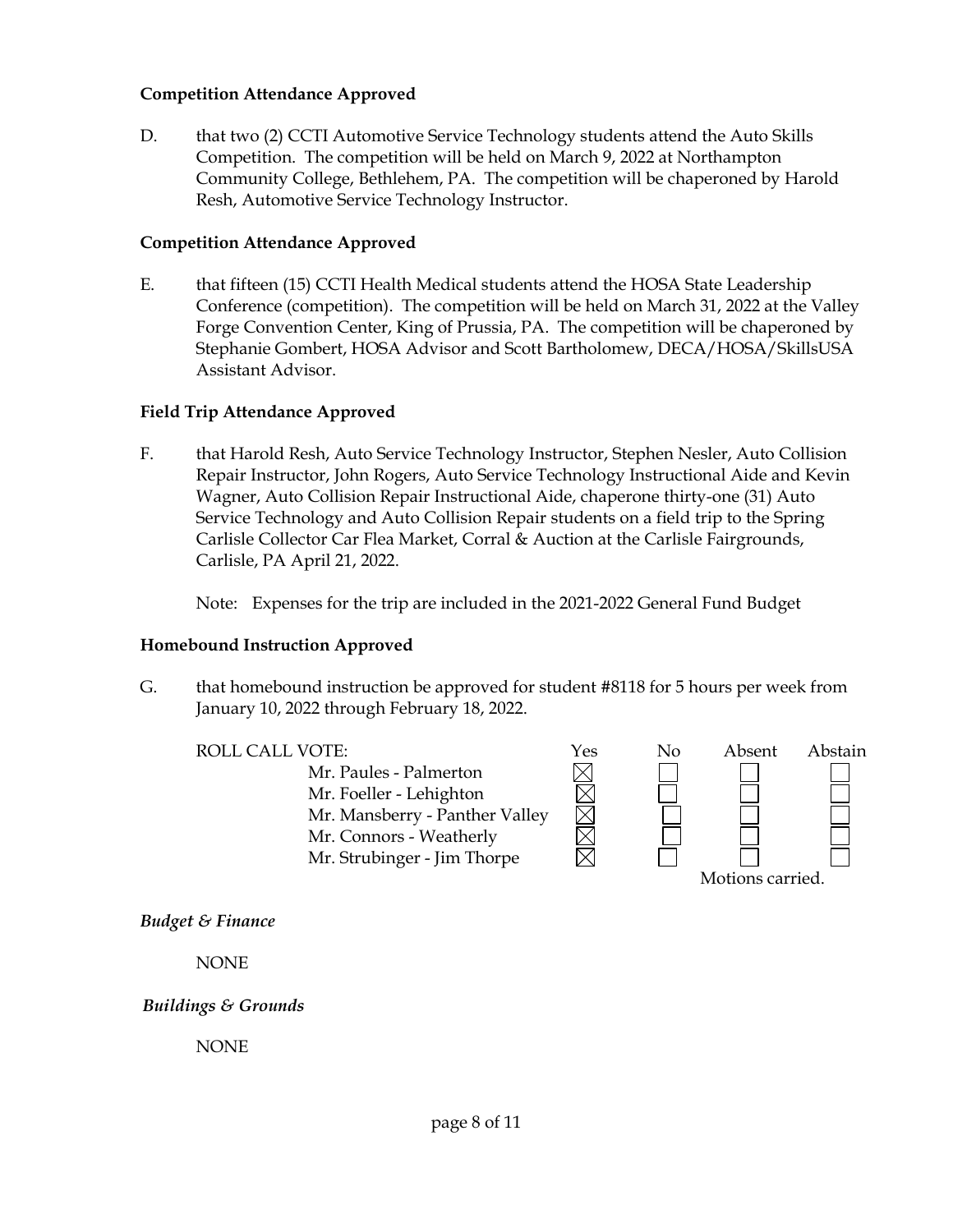# *Administrative*

MOTION by Mr. Mansberry, SECONDED by Mr. Foeller that the following motions be approved:

# **Conference Attendance Approved**

A. that Brent Borzak, Principal attend the PACTA (Pennsylvania Association of Career  $\&$ Technical Administrators) Pathways to Career Readiness: An Education and Workforce Symposium February 10 & 11, 2022 at the Hershey Lodge and Convention Center, Hershey, PA at a cost not to exceed \$350.00 to cover the expense of registration and mileage.

# **Workshop Attendance Approved**

B. that Stephen Nesler, Automotive Collision and Repair Instructor attend the Wrap Envy Academy Beginner Training Workshop June 27 & 28, 2022 at the Wrap Envy Academy, Syosset, NY at a cost not to exceed \$1,300.00 to cover the expense of registration, lodging, and mileage.

# **Job Description Approved**

C. that the Advisor Job Description be approved, as presented.

# **Evaluation Form Approved**

D. that the Advisor Evaluation form be approved, as presented.

# **Prom Details Approved**

- E. to approve the CCTI 2022 Prom to be held at Penn's Peak, Jim Thorpe, PA on Friday, May 20, 2022 with CCTI covering the cost of approximately \$50.00 for each attending CCTI student.
	- Note: The total cost of CCTI student tickets will be covered through the 2021-2022 CCTI General Fund School Sponsored Activity Budget. Non-CCTI students will pay for purchase of ticket.

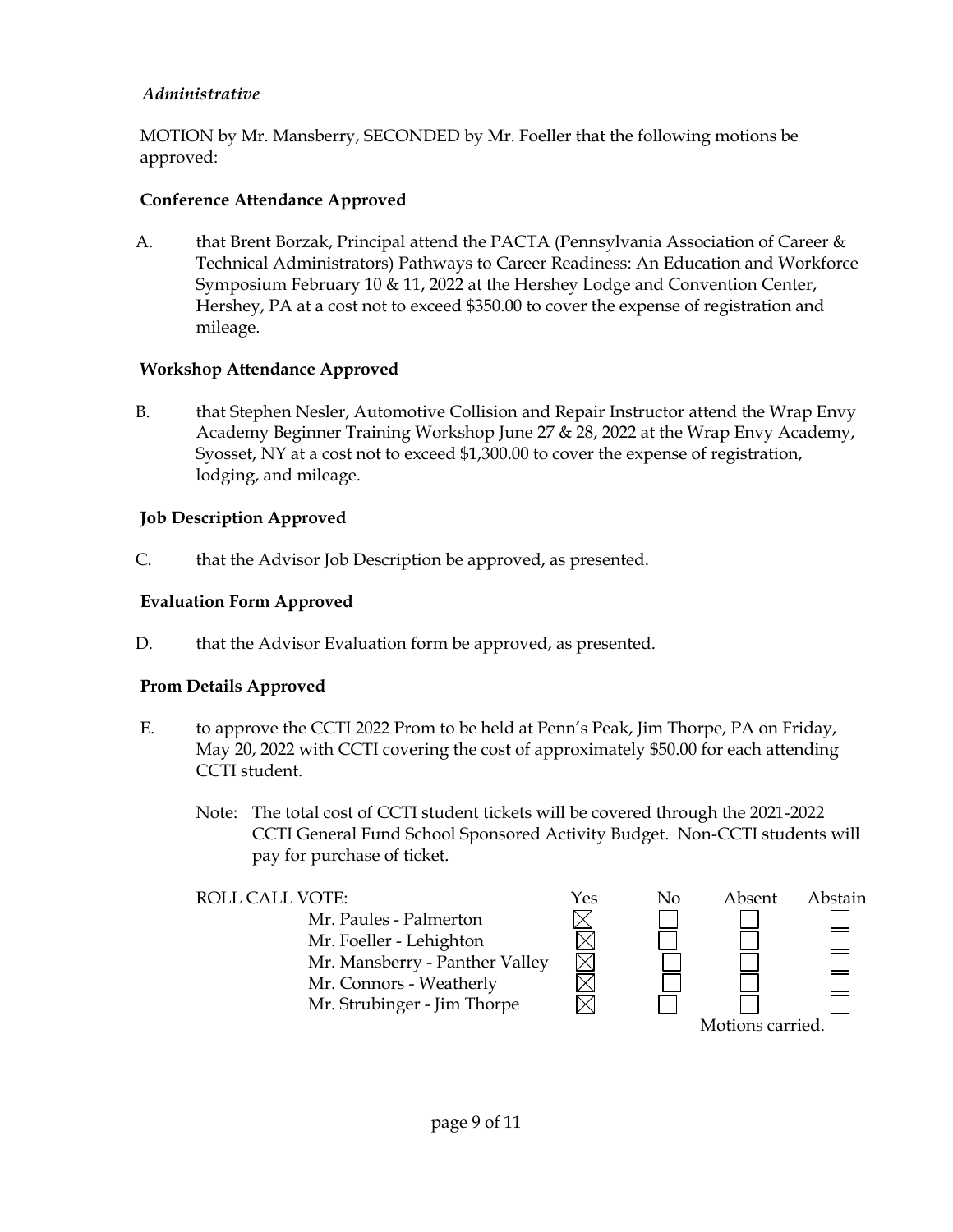E. MOTION by Mr. Mansberry, SECONDED by Mr. Connors to appoint Mr. Brent Borzak Assistant to the Administrative Director through March 31, 2022 per the agreement, as presented.

| <b>ROLL CALL VOTE:</b>         | Yes | No | Absent         | Abstain |
|--------------------------------|-----|----|----------------|---------|
| Mr. Paules - Palmerton         |     |    |                |         |
| Mr. Foeller - Lehighton        |     |    |                |         |
| Mr. Mansberry - Panther Valley |     |    |                |         |
| Mr. Connors - Weatherly        |     |    |                |         |
| Mr. Strubinger - Jim Thorpe    |     |    |                |         |
|                                |     |    | Motion carried |         |

F. MOTION by Mr. Mansberry, SECONDED by Mr. Foeller to appoint Mr. Brent Borzak Administrative Director effective April 1, 2022 per the agreement, as presented.

| <b>ROLL CALL VOTE:</b>         | Yes | No | Absent         | Abstain |
|--------------------------------|-----|----|----------------|---------|
| Mr. Paules - Palmerton         |     |    |                |         |
| Mr. Foeller - Lehighton        |     |    |                |         |
| Mr. Mansberry - Panther Valley |     |    |                |         |
| Mr. Connors - Weatherly        |     |    |                |         |
| Mr. Strubinger - Jim Thorpe    |     |    |                |         |
|                                |     |    | Motion carried |         |

Mr. Borzak took a moment to thank the current and past Joint Operating Committee members for their vote of confidence in him. He thanked Mr. Reinbold for his assistance and guidance over the years. He said he is proud to guide CCTI and has devoted his life to doing just that. He took a moment to thank two of the most influential and supportive people in his life, his mom and his wife.

The JOC members and administrative team congratulated Mr. Borzak on his new position.

#### **Reports**

# **Foundation Report Accepted**

A. MOTION by Mr. Mansberry SECONDED by Mr. Connors to accept the Carbon Career & Technical Institute Foundation Report, as presented.

Note: The balance in this account stands at \$969.50.

VOTE: YES - 5 NO - 0 ABSENT - 0 ABSTENTIONS - 0

Motion carried.